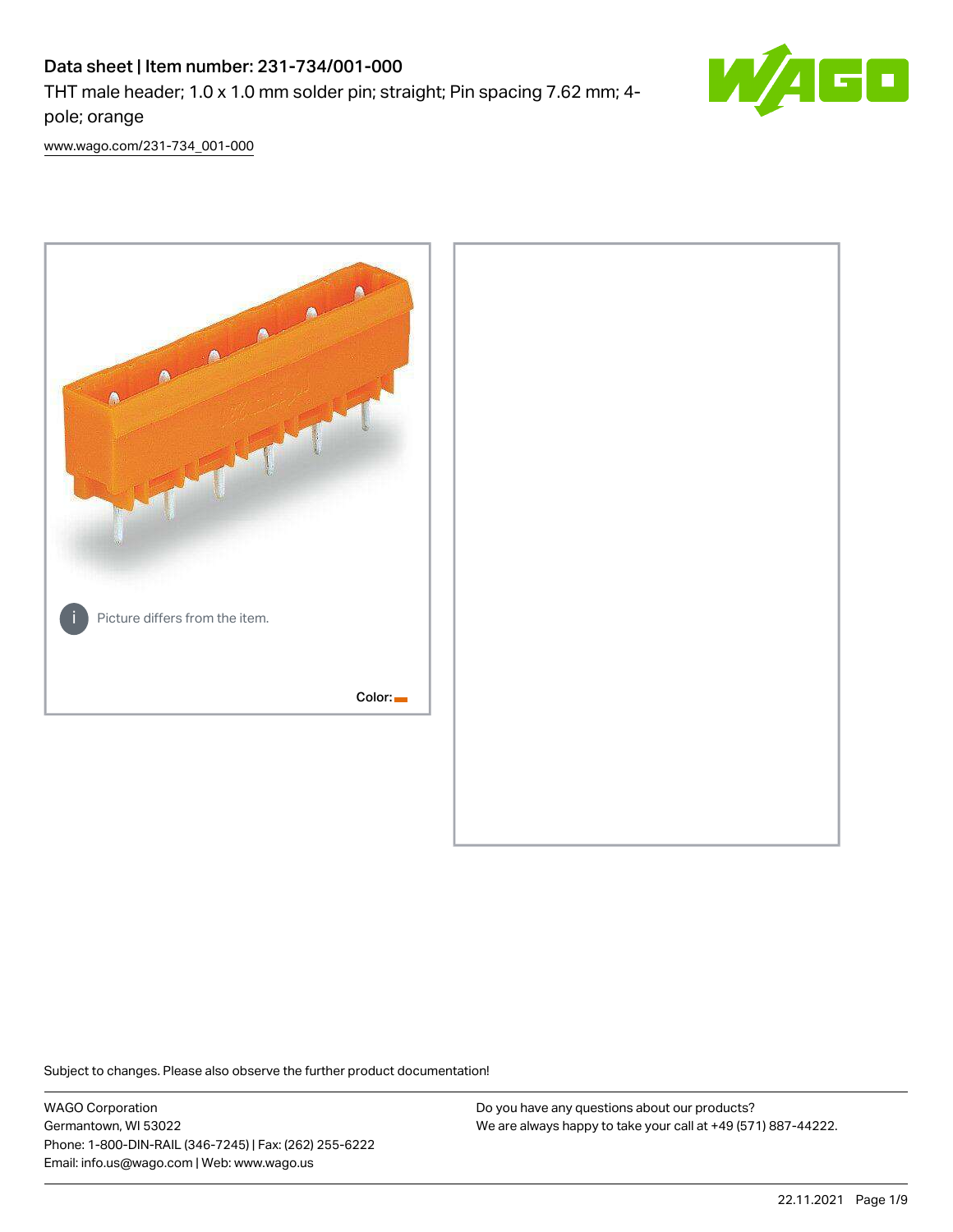

Dimensions in mm

 $L =$  (pole no.  $-1$ ) x pin spacing  $+8.2$  mm

#### Item description

- **Horizontal or vertical PCB mounting via straight or angled solder pins**
- **Pin cross-section: 1 x 1 mm**
- $\blacksquare$ With coding fingers

### Data Notes

Safety information 1 The MCS – MULTI CONNECTION SYSTEM includes connectors

Subject to changes. Please also observe the further product documentation!  $\nu$ 

WAGO Corporation Germantown, WI 53022 Phone: 1-800-DIN-RAIL (346-7245) | Fax: (262) 255-6222 Email: info.us@wago.com | Web: www.wago.us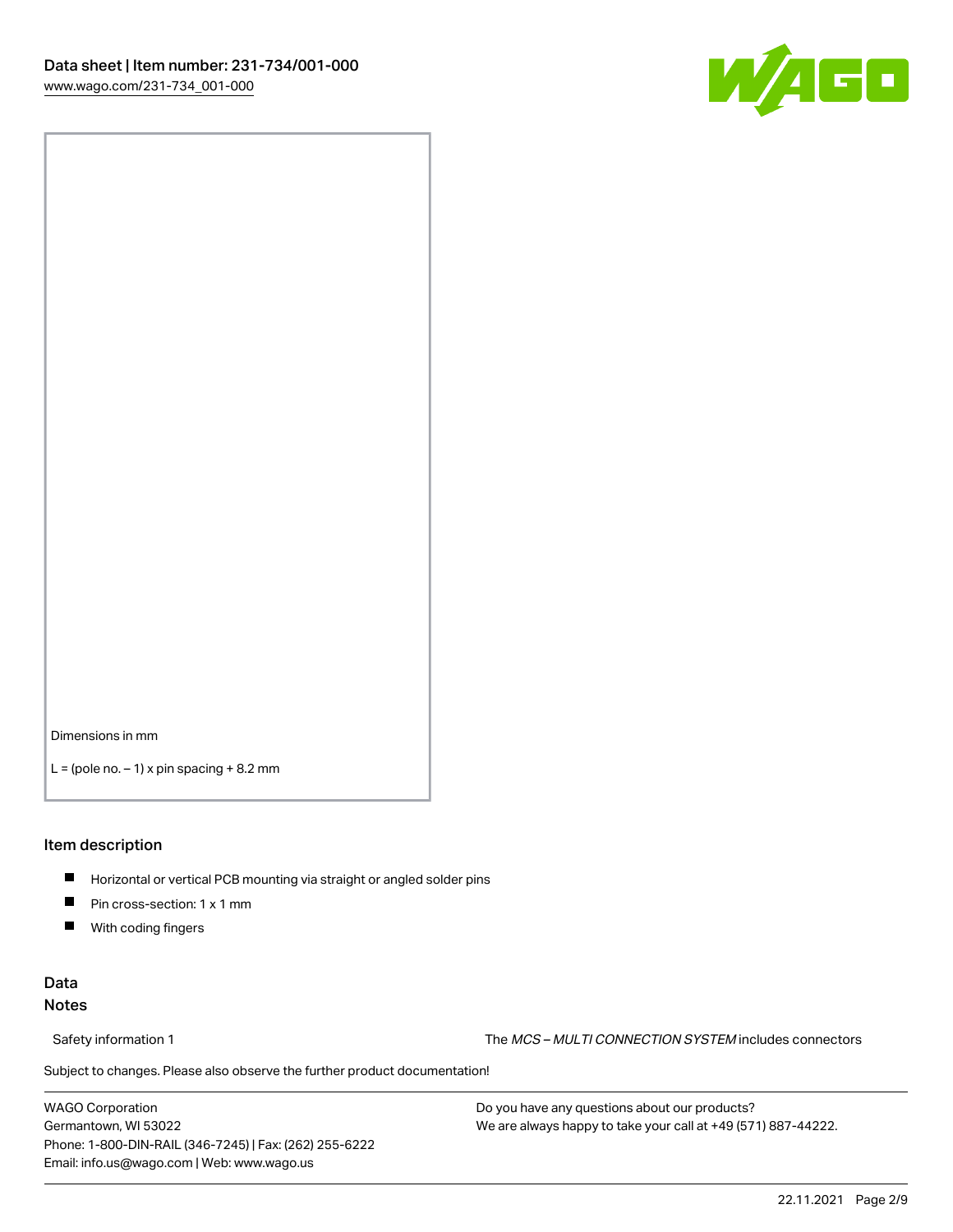

without breaking capacity in accordance with DIN EN 61984. When

|           | used as intended, these connectors must not be connected<br>/disconnected when live or under load. The circuit design should<br>ensure header pins, which can be touched, are not live when<br>unmated.                                                             |
|-----------|---------------------------------------------------------------------------------------------------------------------------------------------------------------------------------------------------------------------------------------------------------------------|
| Variants: | Other pole numbers<br>3.8 mm pin projection for male headers with straight solder pins<br>Gold-plated or partially gold-plated contact surfaces<br>Other versions (or variants) can be requested from WAGO Sales or<br>configured at https://configurator.wago.com/ |

# Electrical data

## IEC Approvals

| Ratings per                 | IEC/EN 60664-1                                                        |
|-----------------------------|-----------------------------------------------------------------------|
| Rated voltage (III / 3)     | 500 V                                                                 |
| Rated surge voltage (III/3) | 6 <sub>kV</sub>                                                       |
| Rated voltage (III/2)       | 630 V                                                                 |
| Rated surge voltage (III/2) | 6 <sub>kV</sub>                                                       |
| Nominal voltage (II/2)      | 1000V                                                                 |
| Rated surge voltage (II/2)  | 6 <sub>kV</sub>                                                       |
| Rated current               | 12A                                                                   |
| Legend (ratings)            | $(III / 2)$ $\triangle$ Overvoltage category III / Pollution degree 2 |

### UL Approvals

| Approvals per                  | UL 1059 |
|--------------------------------|---------|
| Rated voltage UL (Use Group B) | 300 V   |
| Rated current UL (Use Group B) | 10 A    |
| Rated voltage UL (Use Group D) | 300 V   |
| Rated current UL (Use Group D) | 10 A    |

# Ratings per UL

| Rated voltage UL 1977 | 600 V |
|-----------------------|-------|
| Rated current UL 1977 |       |

# CSA Approvals

| Approvals per                   | $\sim$ |
|---------------------------------|--------|
| Rated voltage CSA (Use Group B) | 300 V  |

Subject to changes. Please also observe the further product documentation!

| <b>WAGO Corporation</b>                                | Do you have any questions about our products?                 |
|--------------------------------------------------------|---------------------------------------------------------------|
| Germantown, WI 53022                                   | We are always happy to take your call at +49 (571) 887-44222. |
| Phone: 1-800-DIN-RAIL (346-7245)   Fax: (262) 255-6222 |                                                               |
| Email: info.us@wago.com   Web: www.wago.us             |                                                               |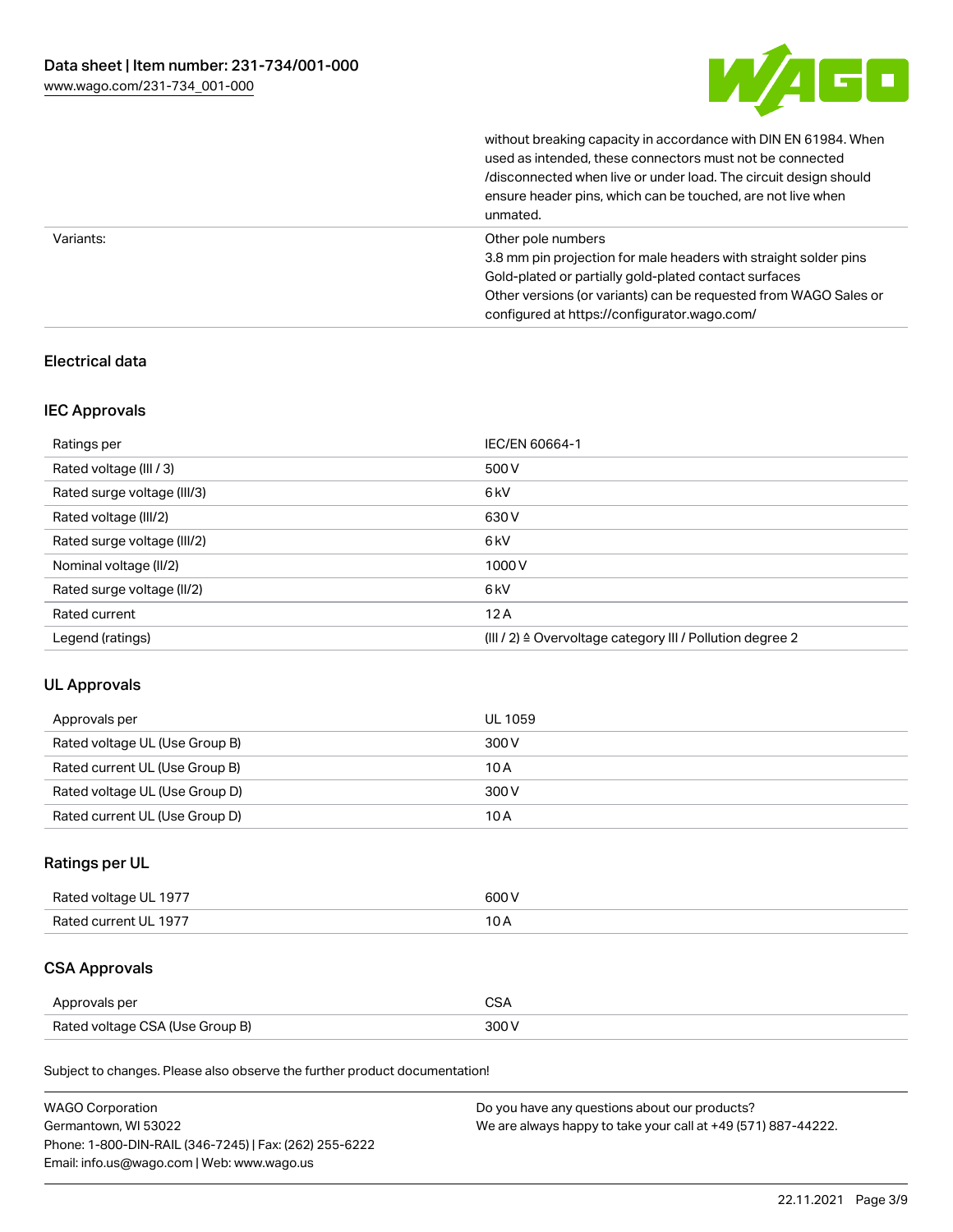[www.wago.com/231-734\\_001-000](http://www.wago.com/231-734_001-000)



| Rated current CSA (Use Group B) | 10 A  |
|---------------------------------|-------|
| Rated voltage CSA (Use Group D) | 300 V |
| Rated current CSA (Use Group D) | 10 A  |

#### Connection data

| Total number of potentials |  |
|----------------------------|--|
| Number of connection types |  |
| Number of levels           |  |

## Connection 1

| Number of poles |  |  |
|-----------------|--|--|
|-----------------|--|--|

#### Physical data

| Pin spacing                          | 7.62 mm / 0.3 inch    |
|--------------------------------------|-----------------------|
| Width                                | 31.06 mm / 1.223 inch |
| Height                               | 17 mm / 0.669 inch    |
| Height from the surface              | 12 mm / 0.472 inch    |
| Depth                                | 8.4 mm / 0.331 inch   |
| Solder pin length                    | $5 \,\mathrm{mm}$     |
| Solder pin dimensions                | $1 \times 1$ mm       |
| Drilled hole diameter with tolerance | $1.4$ $(+0.1)$ mm     |

### Plug-in connection

| Contact type (pluggable connector) | Male connector/plug |
|------------------------------------|---------------------|
| Connector (connection type)        | for PCB             |
| Mismating protection               | No                  |
| Mating direction to the PCB        | $90^{\circ}$        |
| Locking of plug-in connection      | Without             |

# PCB contact

| PCB Contact                         | тнт                                      |
|-------------------------------------|------------------------------------------|
| Solder pin arrangement              | over the entire male connector (in-line) |
| Number of solder pins per potential |                                          |

Subject to changes. Please also observe the further product documentation!

WAGO Corporation Germantown, WI 53022 Phone: 1-800-DIN-RAIL (346-7245) | Fax: (262) 255-6222 Email: info.us@wago.com | Web: www.wago.us Do you have any questions about our products? We are always happy to take your call at +49 (571) 887-44222.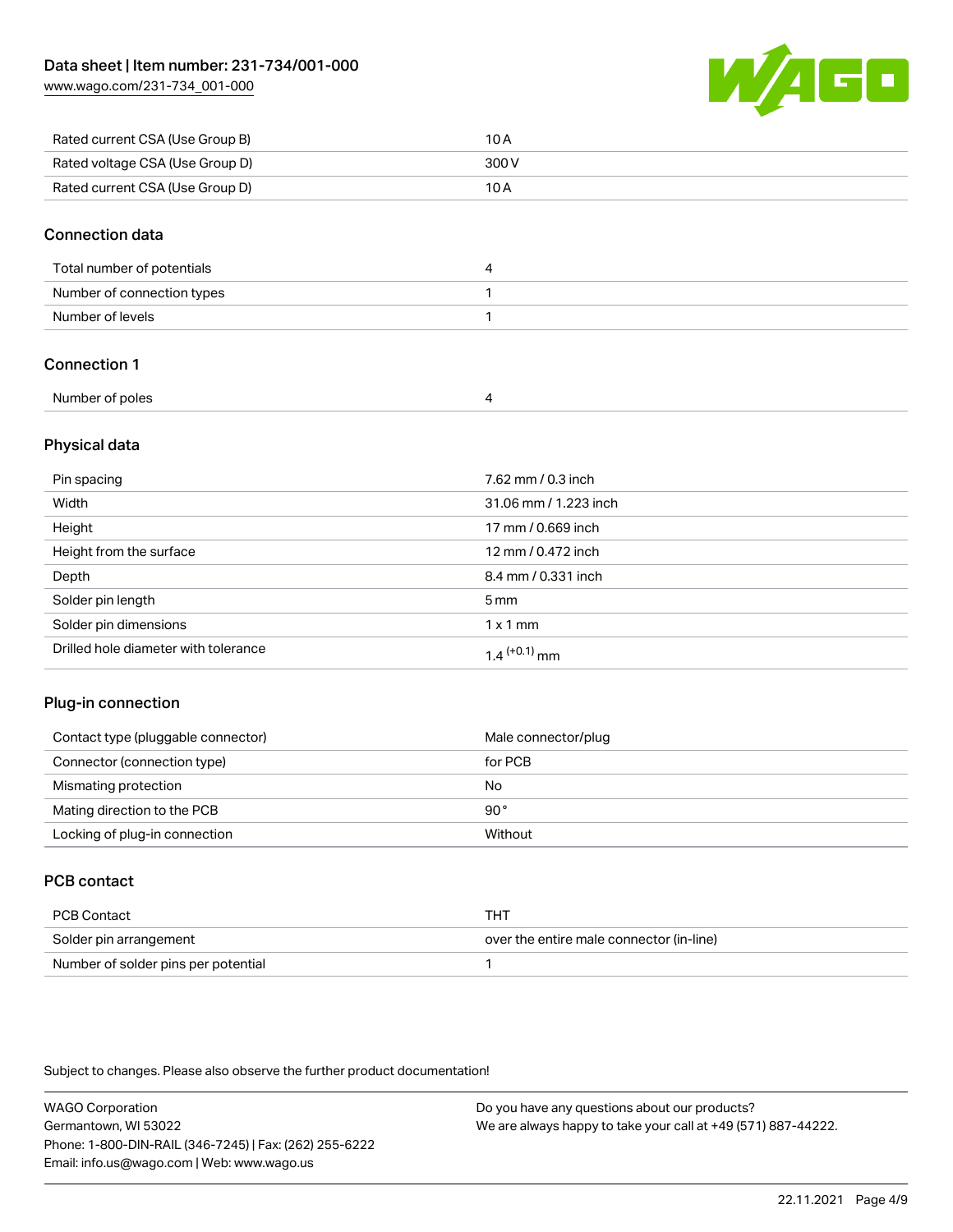

#### Material data

| orange                                 |
|----------------------------------------|
|                                        |
| Polyamide (PA66)                       |
| V <sub>0</sub>                         |
| Electrolytic copper (E <sub>Cu</sub> ) |
| tin-plated                             |
| 0.034 MJ                               |
| 1.6g                                   |
|                                        |

### Environmental requirements

| Limit temperature range | $+100 °C$<br>-60 |
|-------------------------|------------------|
|-------------------------|------------------|

# Commercial data

| Product Group         | 3 (Multi Conn. System) |
|-----------------------|------------------------|
| PU (SPU)              | 100 Stück              |
| Packaging type        | box                    |
| Country of origin     | PL                     |
| <b>GTIN</b>           | 4044918867764          |
| Customs tariff number | 8536694040             |

#### Approvals / Certificates

#### Country specific Approvals

| Logo | Approval                               | <b>Additional Approval Text</b> | Certificate<br>name |
|------|----------------------------------------|---------------------------------|---------------------|
|      | CВ<br><b>DEKRA Certification B.V.</b>  | IEC 61984                       | NL-39756            |
|      | <b>CSA</b><br>DEKRA Certification B.V. | C <sub>22.2</sub>               | 1466354             |

#### Ship Approvals

|      |                             |                          | Certificate |
|------|-----------------------------|--------------------------|-------------|
| Logo | Approval                    | Additional Approval Text | name        |
|      | <b>ABS</b>                  |                          | 19-         |
|      | American Bureau of Shipping |                          | HG1869876-  |

Subject to changes. Please also observe the further product documentation!

| <b>WAGO Corporation</b>                                | Do you have any questions about our products?                 |
|--------------------------------------------------------|---------------------------------------------------------------|
| Germantown, WI 53022                                   | We are always happy to take your call at +49 (571) 887-44222. |
| Phone: 1-800-DIN-RAIL (346-7245)   Fax: (262) 255-6222 |                                                               |
| Email: info.us@wago.com   Web: www.wago.us             |                                                               |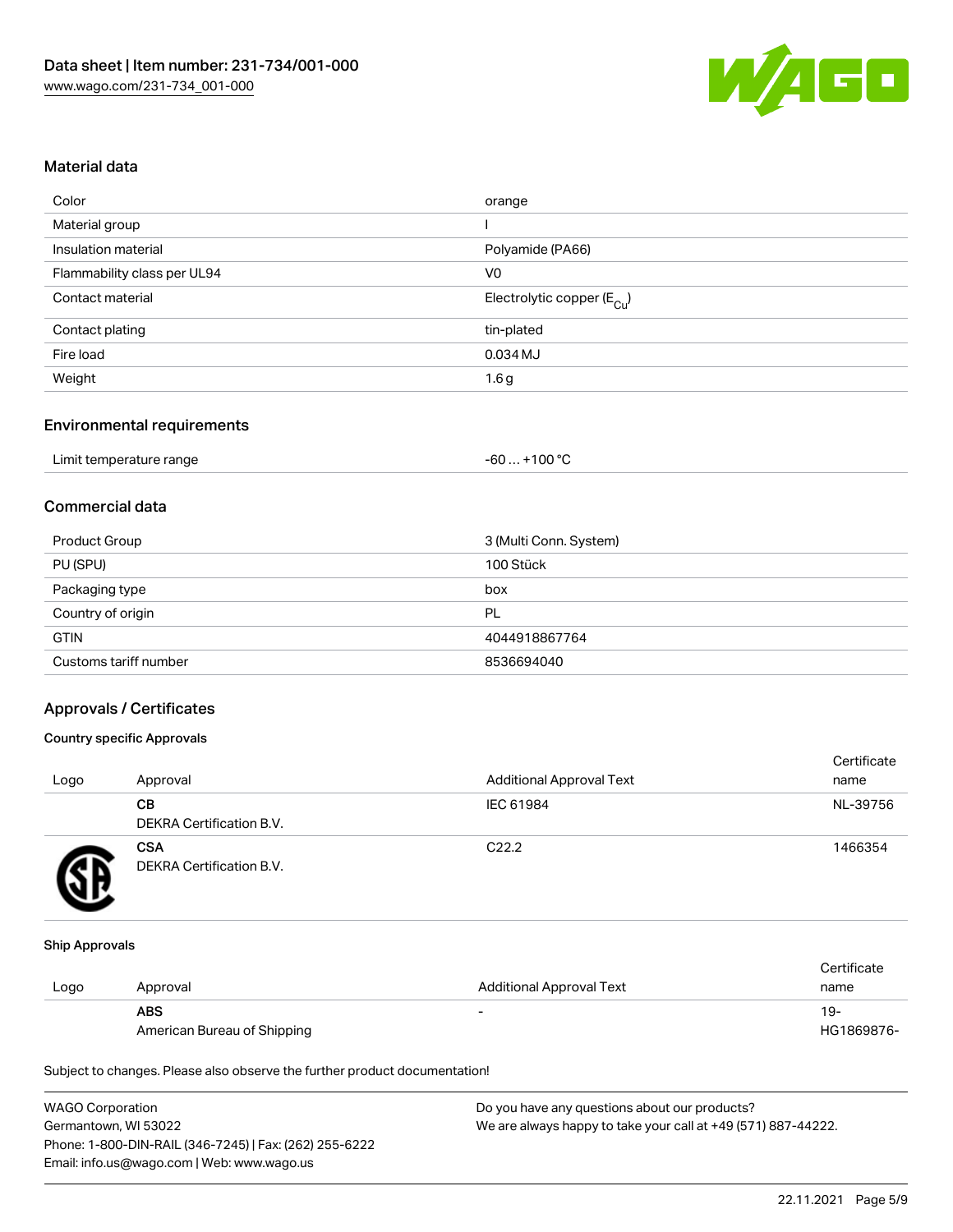

PDA

BV



BV Bureau Veritas S.A. IEC 60998 11915/D0

# UL-Approvals

| Logo | Approval                             | <b>Additional Approval Text</b> | Certificate<br>name |
|------|--------------------------------------|---------------------------------|---------------------|
| Я.   | UR<br>Underwriters Laboratories Inc. | <b>UL 1977</b>                  | E45171              |
|      | UR<br>Underwriters Laboratories Inc. | <b>UL 1059</b>                  | E45172              |



| Item no.231-704/026-000<br>1-conductor female connector; CAGE CLAMP®; 2.5 mm <sup>2</sup> ; Pin spacing 7.62 mm; 4-pole; 2,50 mm <sup>2</sup> ; orange /026-000                                            | www.wago.com/231-704                  |
|------------------------------------------------------------------------------------------------------------------------------------------------------------------------------------------------------------|---------------------------------------|
| Item no.231-2704/026-000<br>2-conductor female connector; Push-in CAGE CLAMP <sup>®</sup> ; 2.5 mm <sup>2</sup> ; Pin spacing 7.62 mm; 4-pole; with<br>integrated end plate; 2,50 mm <sup>2</sup> ; orange | www.wago.com/231-2704<br>/026-000     |
| Item no.231-2704/037-000<br>2-conductor female connector; Push-in CAGE CLAMP <sup>®</sup> ; 2.5 mm <sup>2</sup> ; Pin spacing 7.62 mm; 4-pole; Lateral<br>locking levers; 2,50 mm <sup>2</sup> ; orange    | www.wago.com/231-2704<br>/037-000     |
| Item no.2231-704/031-000<br>Female plug; 4-pole; push-button; mounting flange; 12 AWG max; pin spacing 7.62 mm; 1-conductor per<br>pole; orange                                                            | www.wago.com/2231-704<br>$/031 - 000$ |
| Item no.2231-704/037-000<br>Female plug; 4-pole; push-button; locking lever; 12 AWG max; pin spacing 7.62 mm; 1-conductor per<br>pole; orange                                                              | www.wago.com/2231-704<br>/037-000     |
| Item no.231-704/031-000<br>1-conductor female connector; CAGE CLAMP®; 2.5 mm <sup>2</sup> ; Pin spacing 7.62 mm; 4-pole; clamping collar;<br>2,50 mm <sup>2</sup> ; orange                                 | www.wago.com/231-704<br>/031-000      |

#### Item no.231-704/037-000

Subject to changes. Please also observe the further product documentation!

WAGO Corporation Germantown, WI 53022 Phone: 1-800-DIN-RAIL (346-7245) | Fax: (262) 255-6222 Email: info.us@wago.com | Web: www.wago.us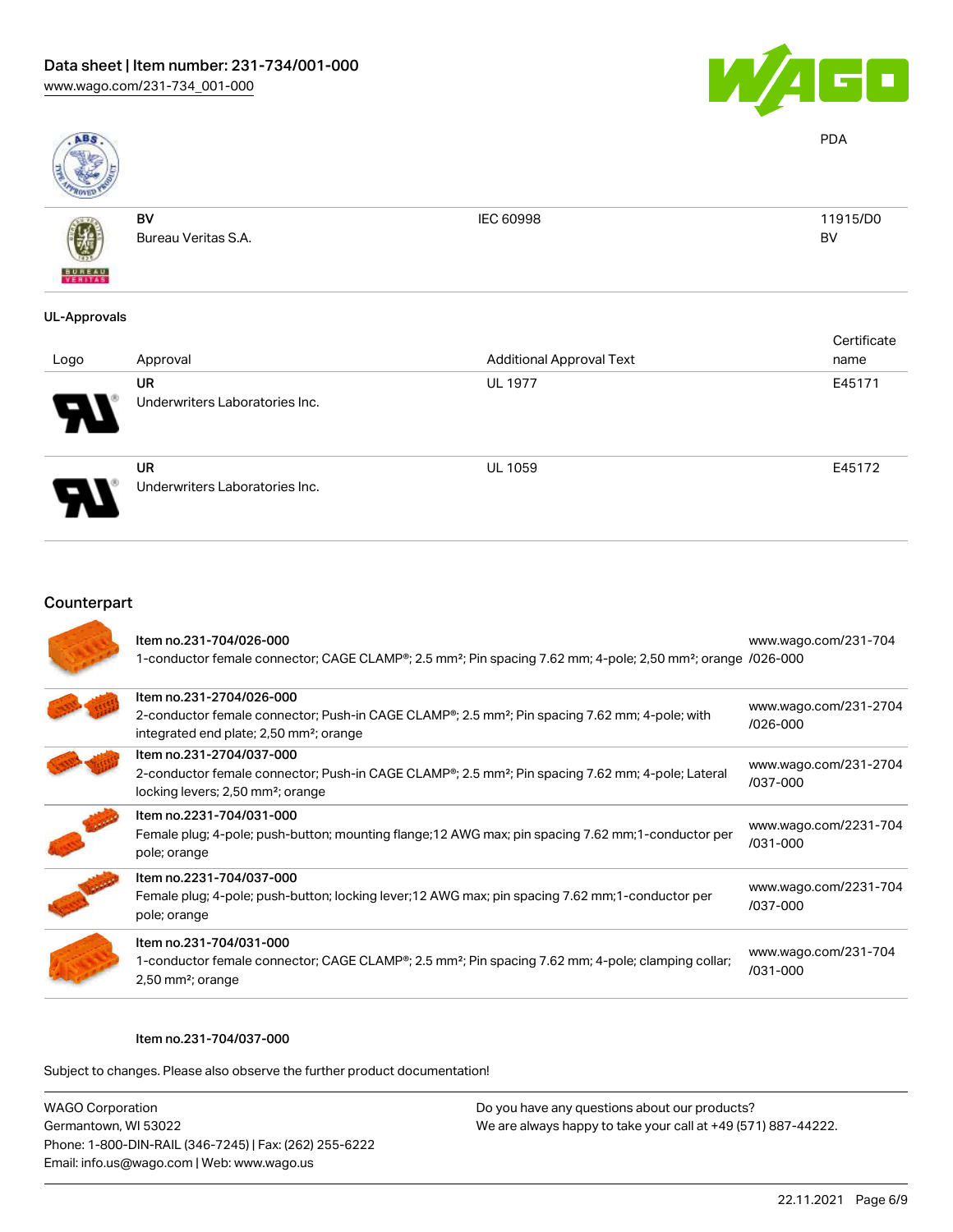



| 1-conductor female connector; CAGE CLAMP®; 2.5 mm <sup>2</sup> ; Pin spacing 7.62 mm; 4-pole; Lateral locking<br>levers; 2,50 mm <sup>2</sup> ; orange            | www.wago.com/231-704<br>/037-000      |
|-------------------------------------------------------------------------------------------------------------------------------------------------------------------|---------------------------------------|
| Item no.732-124/026-000<br>1-conductor female connector, angled; CAGE CLAMP®; 2.5 mm <sup>2</sup> ; Pin spacing 7.62 mm; 4-pole; 2,50<br>mm <sup>2</sup> ; orange | www.wago.com/732-124<br>$/026 - 000$  |
| Item no.2231-704/026-000<br>Female plug; 4-pole; push-button; 12 AWG max; pin spacing 7.62 mm; 1-conductor per pole; orange                                       | www.wago.com/2231-704<br>$/026 - 000$ |
|                                                                                                                                                                   |                                       |

#### Optional accessories

| Optibliai accessorics |                                             |                      |
|-----------------------|---------------------------------------------|----------------------|
| Coding                |                                             |                      |
| Intermediate plate    |                                             |                      |
|                       | Item no.: 231-500                           | www.wago.com/231-500 |
|                       | Spacer; for formation of groups; light gray |                      |
| Coding                |                                             |                      |
|                       | Item no.: 231-130                           |                      |
|                       | Coding key; snap-on type; light gray        | www.wago.com/231-130 |
|                       |                                             |                      |
|                       |                                             |                      |

# Downloads Documentation

| <b>Additional Information</b> |
|-------------------------------|
|                               |

Phone: 1-800-DIN-RAIL (346-7245) | Fax: (262) 255-6222

Email: info.us@wago.com | Web: www.wago.us

| Technical explanations                                                                                                                                                 | 2019 Apr 3 | pdf<br>2.0 MB | Download |
|------------------------------------------------------------------------------------------------------------------------------------------------------------------------|------------|---------------|----------|
| <b>CAD files</b>                                                                                                                                                       |            |               |          |
| <b>CAE</b> data                                                                                                                                                        |            |               |          |
| EPLAN Data Portal 231-734/001-000                                                                                                                                      |            | URL           | Download |
| ZUKEN Portal 231-734/001-000                                                                                                                                           |            | URL           | Download |
| EPLAN Data Portal 231-734/001-000                                                                                                                                      |            | URL           | Download |
| <b>PCB Design</b>                                                                                                                                                      |            |               |          |
| Symbol and Footprint 231-734/001-000                                                                                                                                   |            | URL           | Download |
| CAx data for your PCB design, consisting of "schematic symbols and PCB footprints",<br>allow easy integration of the WAGO component into your development environment. |            |               |          |
| Subject to changes. Please also observe the further product documentation!                                                                                             |            |               |          |
| <b>WAGO Corporation</b><br>Do you have any questions about our products?<br>We are always happy to take your call at +49 (571) 887-44222.<br>Germantown, WI 53022      |            |               |          |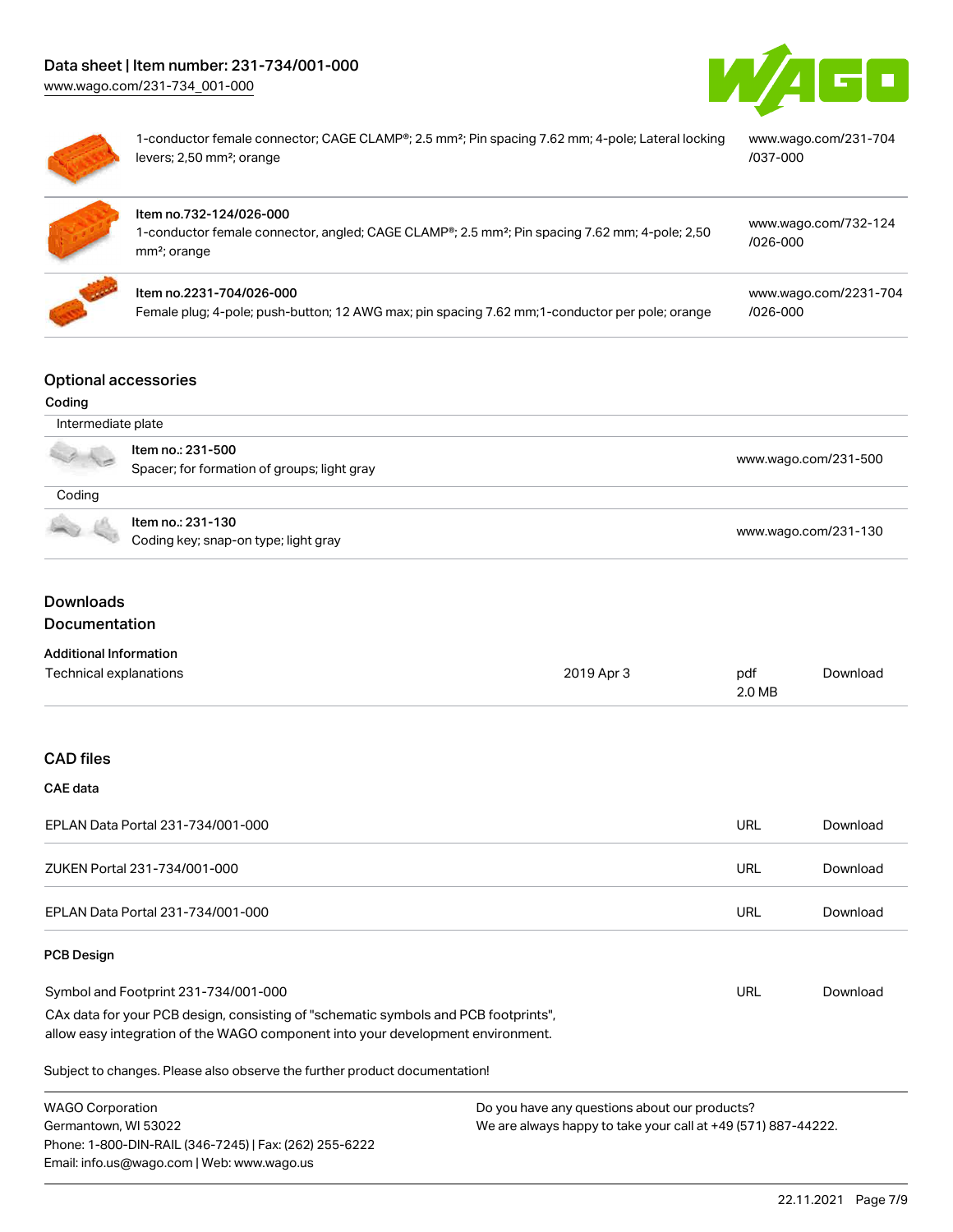#### Supported formats:

- $\blacksquare$ Accel EDA 14 & 15
- $\blacksquare$ Altium 6 to current version
- $\blacksquare$ Cadence Allegro
- $\blacksquare$ **DesignSpark**
- $\blacksquare$ Eagle Libraries
- $\blacksquare$ KiCad
- $\blacksquare$ Mentor Graphics BoardStation
- $\blacksquare$ Mentor Graphics Design Architect
- $\blacksquare$ Mentor Graphics Design Expedition 99 and 2000
- $\blacksquare$ OrCAD 9.X PCB and Capture
- $\blacksquare$ PADS PowerPCB 3, 3.5, 4.X, and 5.X
- $\blacksquare$ PADS PowerPCB and PowerLogic 3.0
- $\blacksquare$ PCAD 2000, 2001, 2002, 2004, and 2006
- $\blacksquare$ Pulsonix 8.5 or newer
- $\blacksquare$ STL
- 3D STEP П
- П TARGET 3001!
- $\blacksquare$ View Logic ViewDraw
- П Quadcept
- Zuken CadStar 3 and 4  $\blacksquare$
- Zuken CR-5000 and CR-8000 П

#### PCB Component Libraries (EDA), PCB CAD Library Ultra Librarian

| CAD data                                                                                   |     |          |
|--------------------------------------------------------------------------------------------|-----|----------|
| 2D/3D Models 231-734/001-000                                                               | URL | Download |
|                                                                                            |     |          |
| <b>Environmental Product Compliance</b>                                                    |     |          |
| Compliance Search                                                                          |     |          |
| Environmental Product Compliance 231-734/001-000                                           | URL | Download |
| THT male header; 1.0 x 1.0 mm solder pin; straight; Pin spacing 7.62 mm; 4-pole;<br>orange |     |          |

Subject to changes. Please also observe the further product documentation!

WAGO Corporation Germantown, WI 53022 Phone: 1-800-DIN-RAIL (346-7245) | Fax: (262) 255-6222 Email: info.us@wago.com | Web: www.wago.us